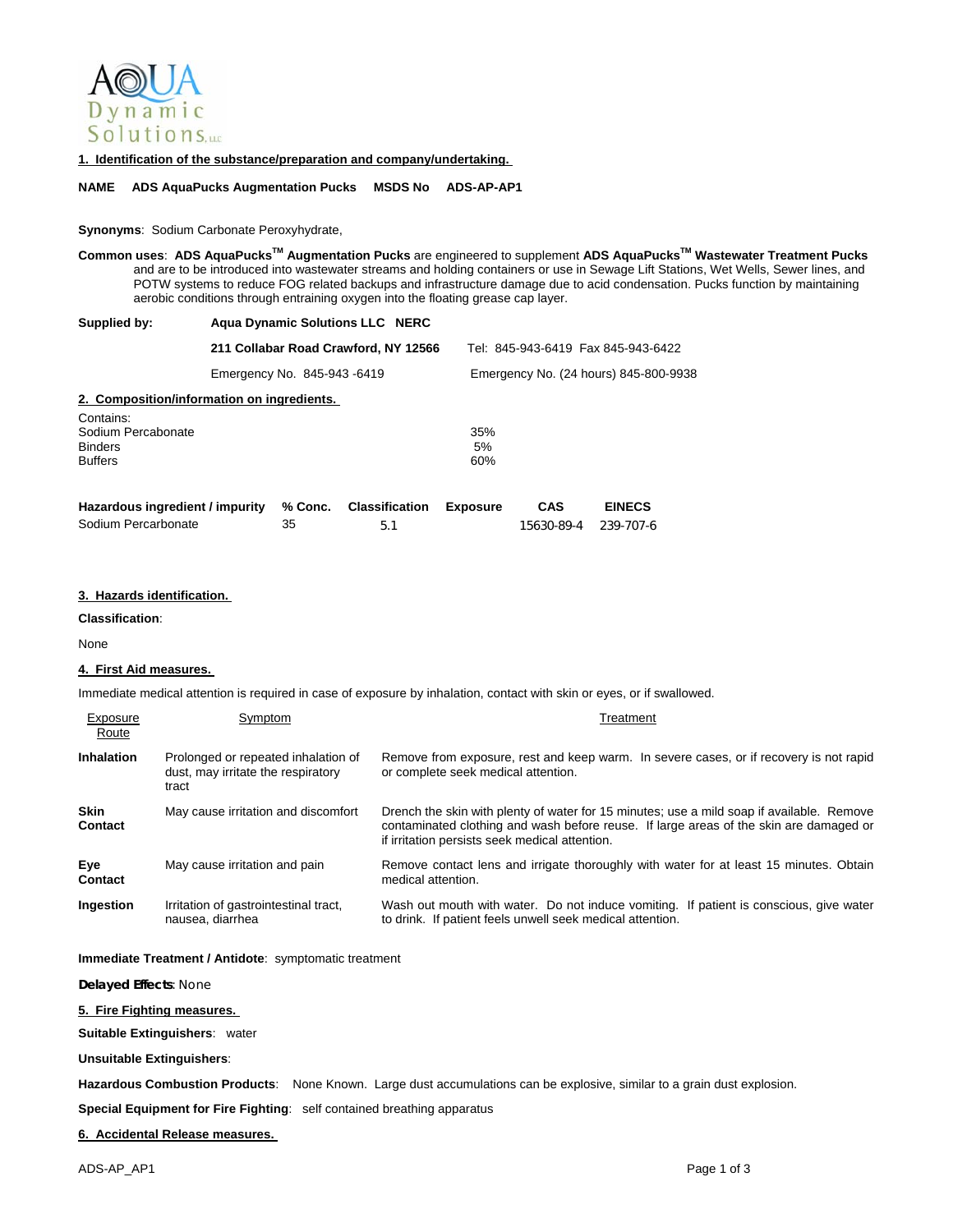**Personal Precautions**: Wear appropriate PPE - See section 8

**Environmental Precautions**: The bacteria and carriers are naturally occurring and should not pose an environmental risk.

**Clean up Procedure**: Vacuum spilled material and place in closed plastic bags for disposal. Wash spill site with water. If bacterial contamination is an issue use chlorine to kill the bacillus spores.

## **7. Handling & Storage.**

**Handling Ventilation**: Good general ventilation.

**Recommended procedures & equipment**: avoid creating dust

**Storage** Store in a dry area.

**Keep away from**: See section 10

**Suitable storage Media**: original container with closed lid

**Precautions against static discharge**: NA

#### **8. Exposure Controls/personal protection.**

**Exposure Limits**: NA

**Personal Protective Equipment**:

**Respiratory:** NIOSH approved dust filter respirator for exposure above permissible exposure limits. Respiratory protection programs must be in accordance with 29 CFR 1910.134

**Hand:** Wash hands after use. Gloves recommended

Eye: Safety glasses or goggles recommended.

**Skin:** Wash after exposure. Boots, aprons, or chemical suits should be used when necessary to prevent skin contact. Personal protective clothing and use of equipment must be in accordance with 29 CFR 1910.132 (general requirements), .133 (eye and face protection, and .138 (hand protection).

**Environmental controls**: Users should be aware of environmental considerations and their duties under the environmental protection act.

**Hygiene Measures**: Always wash thoroughly after handling chemicals.

### **9. Physical & Chemical Properties.**

| Appearance               | White Sold Tablet    |
|--------------------------|----------------------|
| Odor                     | Slight Acid Odor     |
| рH                       | 10.0 (5% suspension) |
| Boiling point/range      | ΝA                   |
| Melting point/range      | NA.                  |
| <b>Flash point</b>       | NA.                  |
| <b>Specific gravity</b>  | NA.                  |
| <b>Bulk density</b>      | Variable             |
| <b>Volume % Volatile</b> | ΝA                   |
| <b>Physical state</b>    | Solid Puck           |
| Vapor pressure           | None                 |
| <b>Heat solution</b>     | NA.                  |
| Solubility in water      | Partially Insoluble  |
| Vapor density            | Not soluble          |
| <b>Evaporation rate</b>  | ΝA                   |

### **10. Stability & Reactivity.**

**Stability**: Keep cool and dry. Pucks effervesces oxygen, upon contact with water.

**Conditions/Materials to avoid**: Avoid storing in moist and damp conditions. Mixing with additives may alter toxicological properties.

**Hazardous decomposition products:** None known

#### **11. Toxicological Information.**

ADS-AP\_AP1 Page 2 of 3 **Toxological effects:** Low Acute oral toxicity although ingestion will cause irritation of the gastrointestinal tract and may result in nausea and